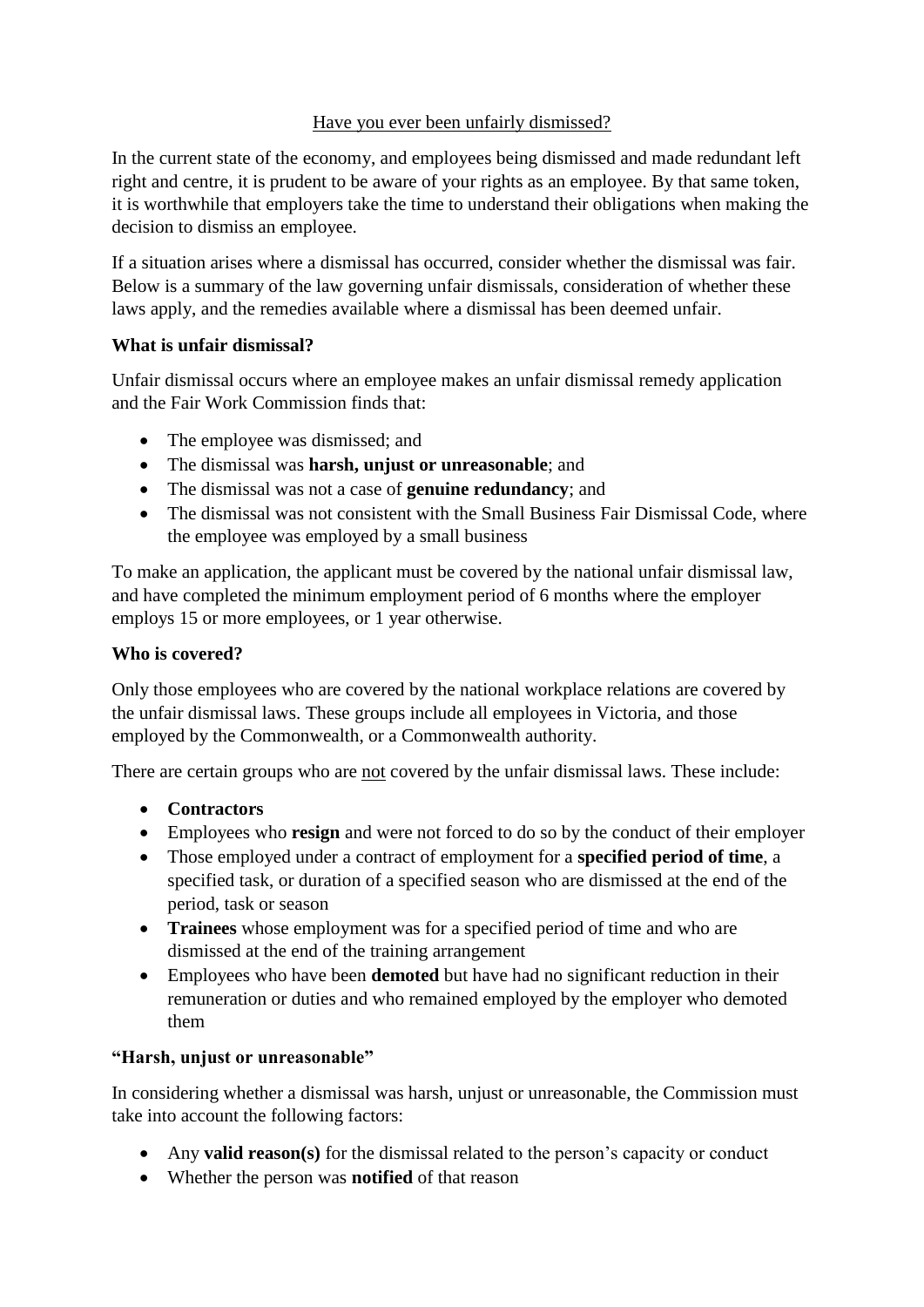- Whether the person was given an **opportunity to respond**
- Any **unreasonable refusal** by the employer to allow the person to have a support person present to assist at any discussions relating to dismissal
- If the dismissal related to **unsatisfactory performance** by the person, whether the person had been warned about that unsatisfactory performance before the dismissal
- Degree to which size of **employer's enterprise** would be likely to **impact** on the procedures followed in effecting the dismissal; and
- Degree to which absence of **human resource management specialists** or expertise in the enterprise would impact on the procedures followed in effecting the dismissal; and
- Any other matters the Commission considers relevant

# **"Genuine redundancy"**

A person's dismissal was a case of genuine redundancy if:

- The person's employer no longer required the person's job to be performed because of changes in the operational requirements of the employer's enterprise; and
- The employer has complied with any obligation in a modern award or enterprise agreement that applied to the employment to consult about the redundancy

It is not a case of genuine redundancy if it would have been reasonable in all the circumstances for the person to be deployed within the employer's enterprise, or the enterprise of an associated entity of the employer

# **Constructive dismissal**

Constructive dismissal is in effect forced resignation. It tends to be poorly understood because it can manifest itself in a myriad of situations, depending on the nature of the employment relationship. Generally speaking, constructive dismissal occurs when an employee resigns as a result of the employer creating a hostile work environment. As the resignation was not truly voluntary, it is in effect a termination.

Some examples of employees being constructively dismissed include:

- An employer expressly suggesting that an employee resign to assist with preserving the employee's future ability to obtain work
- An employer actively making it difficult for the employee to fulfil their role
- An employer continuously failing to provide a serious degree, a safe and/or healthy working environment
- An employer imposing unauthorised and detrimental variations to an employee's contract (e.g. pay-cut, demotion, change of working hours)

The employee must provide the employer's actions were the principal contributing factor leading to their resignation. As such, the resignation must occur immediately or shortly after the employer's alleged conduct.

Constructive dismissal often forms the basis of dismissal-related claims, such as unfair dismissal.

### **Remedies for unfair dismissal**